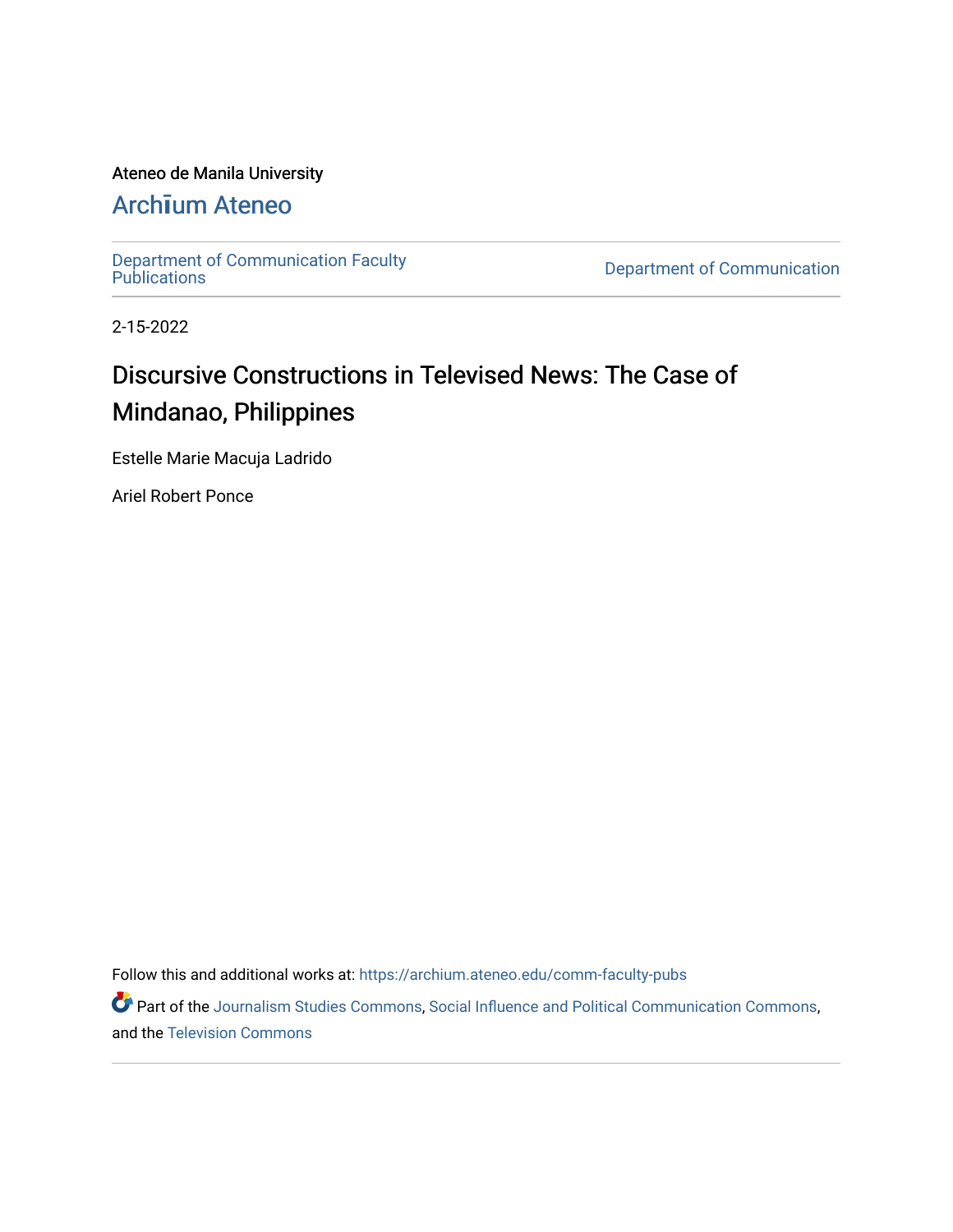

## **Qualitative Research Reports in Communication**



**ISSN: (Print) (Online) Journal homepage:<https://www.tandfonline.com/loi/rqrr20>**

## **Discursive constructions in televised news: The case of Mindanao, Philippines**

**Estelle Marie Ladrido & Ariel Robert Ponce**

**To cite this article:** Estelle Marie Ladrido & Ariel Robert Ponce (2022): Discursive constructions in televised news: The case of Mindanao, Philippines, Qualitative Research Reports in Communication, DOI: [10.1080/17459435.2022.2039754](https://www.tandfonline.com/action/showCitFormats?doi=10.1080/17459435.2022.2039754)

**To link to this article:** <https://doi.org/10.1080/17459435.2022.2039754>



Published online: 15 Feb 2022.



 $\overrightarrow{S}$  [Submit your article to this journal](https://www.tandfonline.com/action/authorSubmission?journalCode=rqrr20&show=instructions)  $\overrightarrow{S}$ 

**III** Article views: 117



[View related articles](https://www.tandfonline.com/doi/mlt/10.1080/17459435.2022.2039754) C



[View Crossmark data](http://crossmark.crossref.org/dialog/?doi=10.1080/17459435.2022.2039754&domain=pdf&date_stamp=2022-02-15)<sup>で</sup>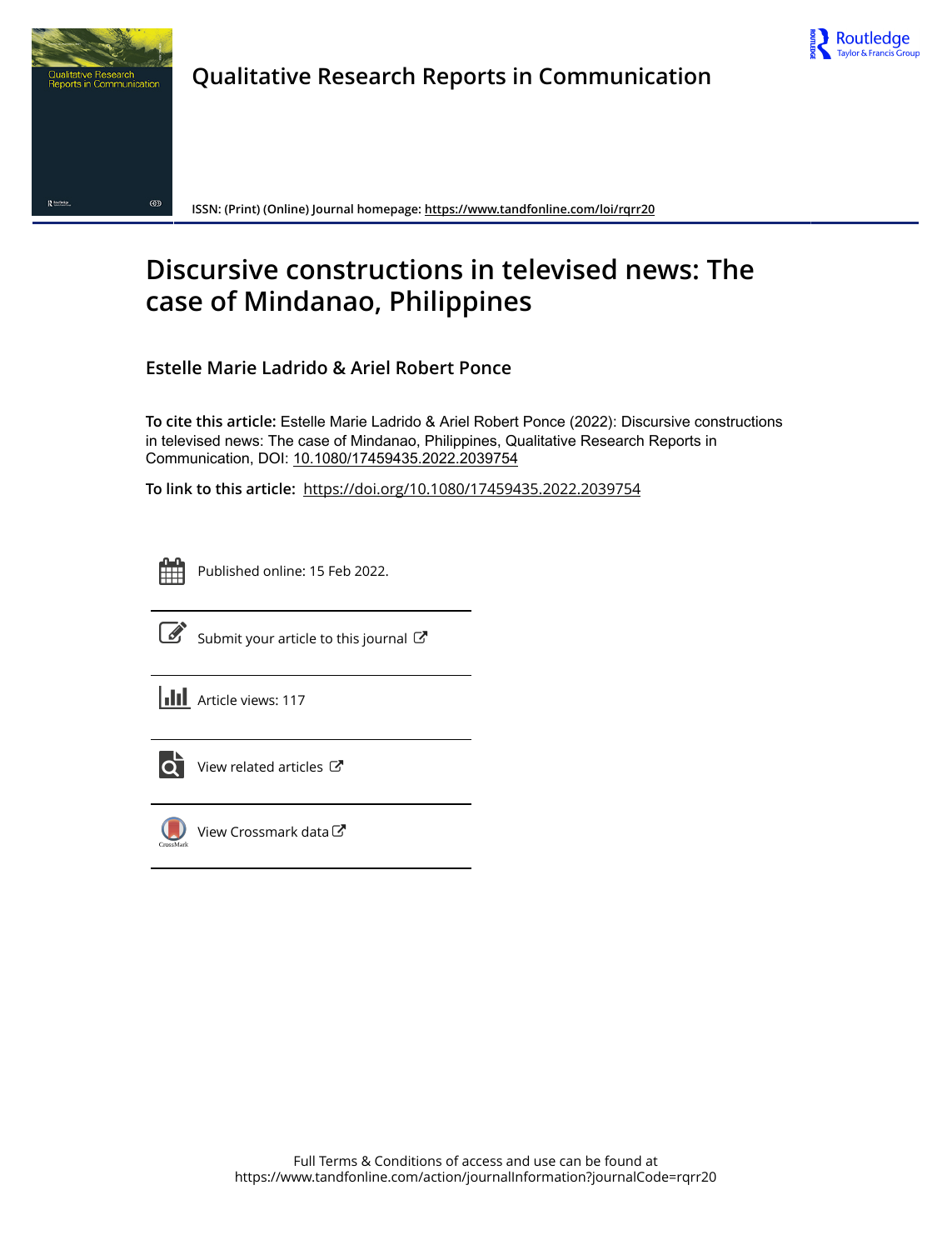

Check for updates

# Discursive constructions in televised news: The case of Mindanao, Philippines

### Est[e](http://orcid.org/0000-0002-5194-8489)lle Marie Ladrido • & Ariel Robert Ponce •

*News stories carry boundary setting language that constructs nations as homogenous imagined communities and furthers the us-vs-them metanarrative that separates those*  who belong to one nation from those who do not. However, it may be possible that *boundary-setting representations may be applied to groups within the nation-state. This article explores this possibility by examining the discourse constructed by mediated communication such as local and national television news programs about the Mindanao region in the southern Philippines. Results show that Mindanao-based journalists present Mindanao to local viewers as different, neglected, and violent. This is possibly an indication of how historical social processes involved in the emergence of the Mindanao state intersect the discursive ones concerned with national and regional identity construction.*

*Keywords:* journalism*;* mediated communication*;* Mindanao*;* national identity*;*  television news discourse

Estelle Marie M. Ladrido is an assistant professor at the Department of Communication, Ateneo de Manila University. She is the Executive Director of Areté. She has a PhD in Media and Cinema Studies from La Trobe University in Melbourne Australia. Her book Magandang Gabi Bayan: Nation, Journalism Discourse and Television News in the Philippines won the National Book Award in 2018. Dr. Ladrido continues to be interested in communication theory, media sociology, and journalism studies. She is a board member of the Probe Media Foundation, Inc, and the Ateneo Institute for Sustainability

Ariel Robert C. Ponce is a faculty member at Notre Dame University (Cotabato, the Philippines) where he is also currently Director of the Research and Publications Center. He obtained his Ph.D. in Applied Linguistics from De La Salle University (Manila, the Philippines). His current publication is on language attitudes in education published in Journal of Multilingual and Multicultural Development. His interests include language planning and policy, corpus linguistics, and discourse analysis

Correspondence: Ariel Robert Ponce, Notre Dame University, Cotabato, The Philippines, E-mail: ponce. arc@ndu.edu.ph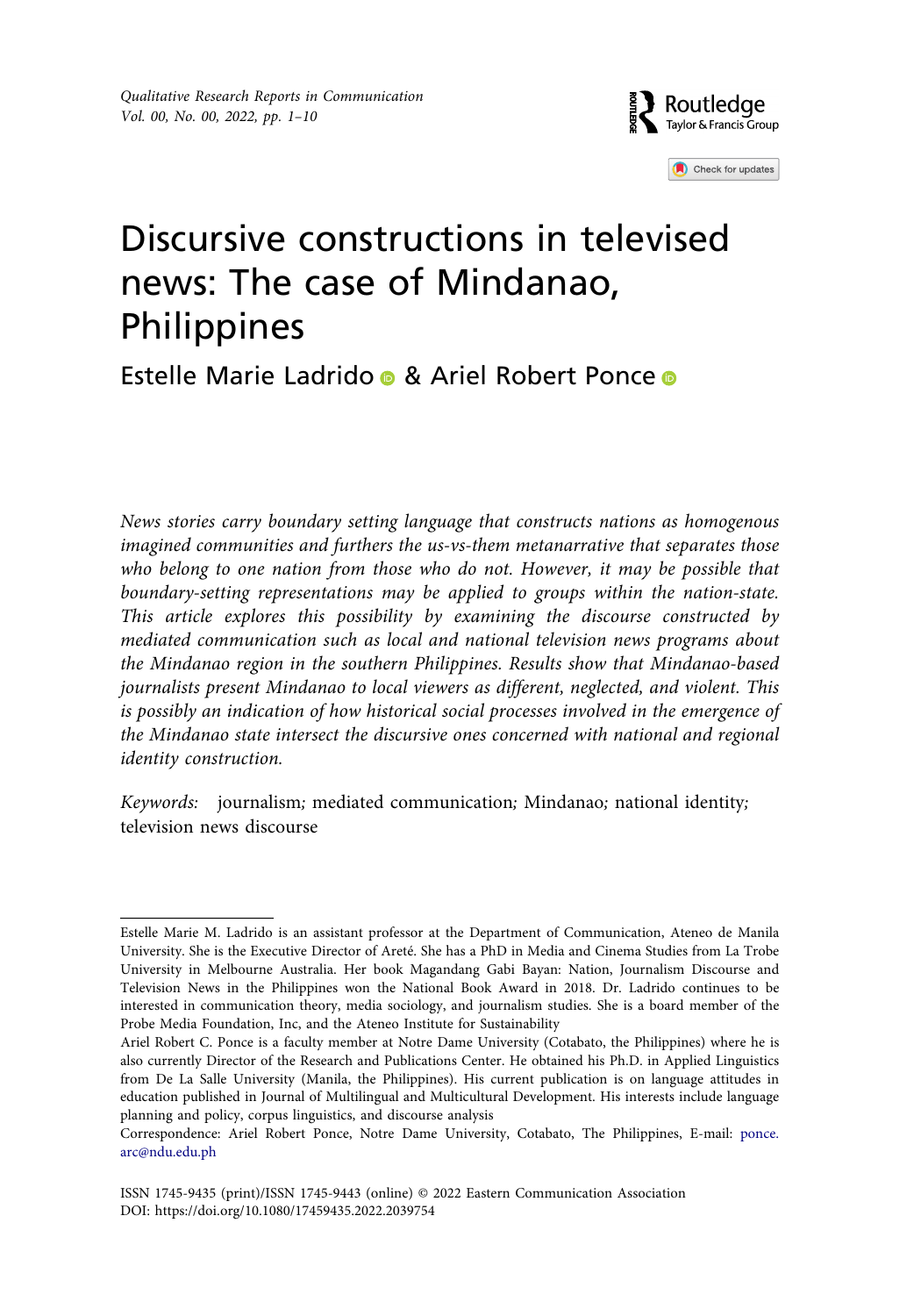<span id="page-3-3"></span>"The media have been and still are agents of the national" (Castelló, Dhoest, & O'Donnell, [2020](#page-10-0), p. 2). This pronouncement indicates that media are involved in processes of national identity formation through which one situates oneself within national boundaries, and in relation to global contexts. While deeper understanding of identity construction and national imagination is promoted by more recent ethnographic works (such as Briandana, [2019](#page-10-1)), the discursive construction of nations on news remains a key starting point to that understanding.

<span id="page-3-7"></span><span id="page-3-6"></span><span id="page-3-0"></span>In turn, this article explores the discourse constructed by mediated communication such as local and national television news programs about the Mindanao region in the southern Philippines. Scholars such as Scannell and Cardiff [\(1991\)](#page-11-0) and Van den Bulck ([2001\)](#page-11-1) have studied how broadcasting services, particularly public broadcasting, have been employed to forward particular, elitist visions of the nation in television programming. They argue that television is instrumental in furthering hegemonies and myths of homogeneity within national borders. These works are preoccupied with how media institutions, particularly television, have symbolically defined national characteristics within programs. Castelló ([2009](#page-10-2)) is critical of this focus, arguing that the presence of a mass media system does not ensure the nationbuilding process, even as he agrees that television serves as an important link between individuals and their social environments.

<span id="page-3-5"></span><span id="page-3-4"></span><span id="page-3-2"></span>In the Philippines, Hofileña, Lorenzana, and Ladrido [\(2014](#page-10-3)) determined that how news workers framed election-related stories depended on organizational biases, individual biases, ideologies, journalistic practices, and commercial pressures, which led news workers to differ in which aspects of a news event they emphasized in their news coverage. Moreover, Ladrido ([2017](#page-10-4)) found that news production was enacted differently in government and commercial television networks, and that news workers ascribed different meanings to values such as public service and autonomy. These gave rise to varying news content on their respective early evening programs. Variability in news practices, as well as to the meanings attributed to these practices, allows not only for differences in the level of visual signification but also in that of discourse.

<span id="page-3-8"></span><span id="page-3-1"></span>On the discursive level, studies of news as a carrier of national identity constructions tend to focus on the language of news as it indicates national boundaries, pointing out that these events are happening within "our" borders and to "our" people. First, news workers are careful to indicate whether events are local or international, distinguishing those occurring in our country from those outside. There is a tacit assumption that local events are more important as they directly concern "us." Brookes [\(1999\)](#page-10-5) takes issue with how news tends to promote nation as the naturalized form of collective identity, superseding other forms of cultural identity, presenting information in terms of shared threat or else communal concern. The dominance of nation as the precedent form of cultural identity is communicated through "a complex deixis of homeland" (Yumul & Özkirimli, [2000](#page-11-2), p. 789), as the collective personal pronouns "we" and "us" take the homogeneity of the nation for granted. A closer look at news as a form though shows that the assumption of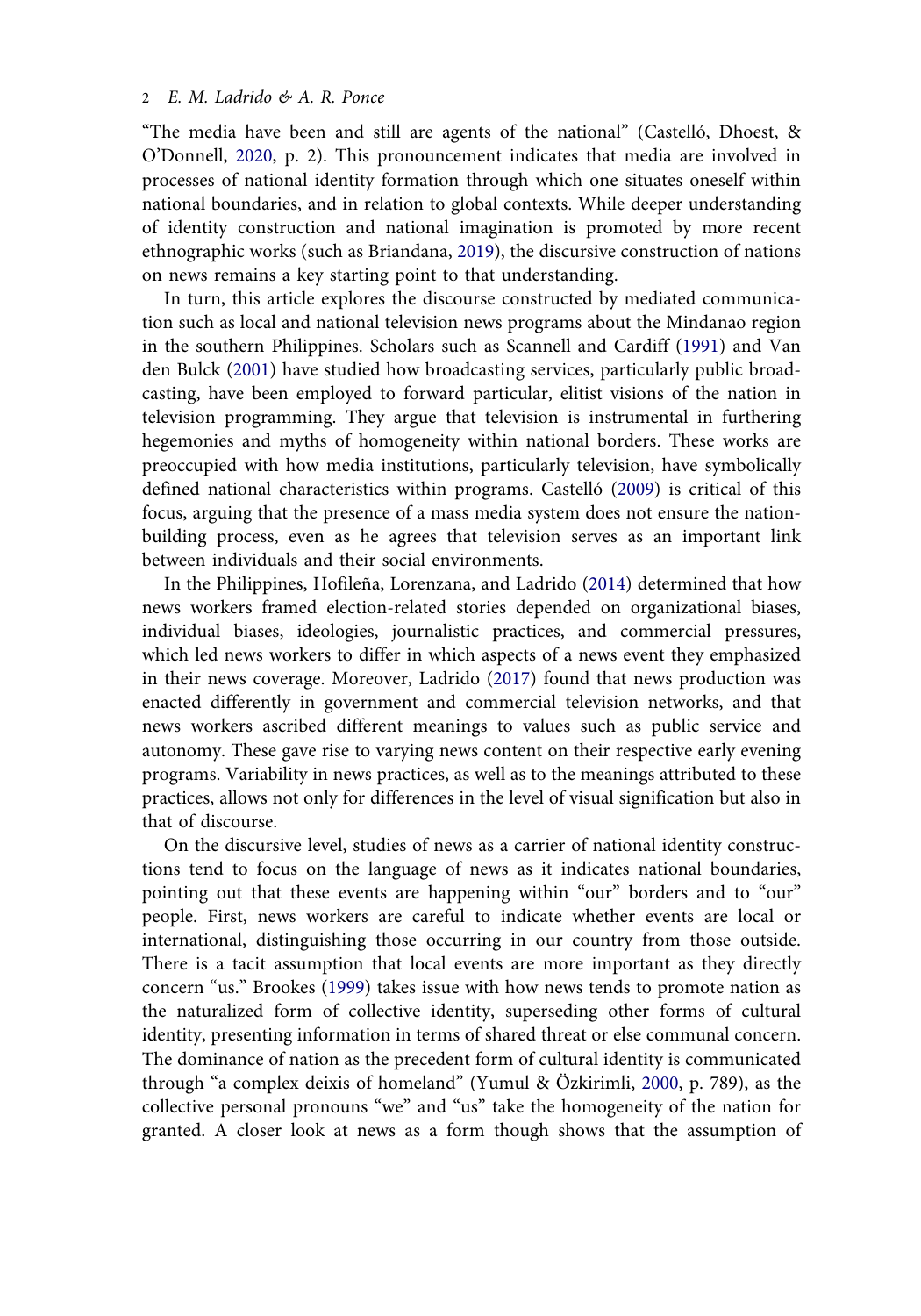a shared cultural agenda may facilitate the exclusion of ethnicities or minority cultural groups.

<span id="page-4-4"></span><span id="page-4-2"></span><span id="page-4-0"></span>Brookes ([1999\)](#page-10-5) and De Cillia, Reisigl, and Wodak [\(1999\)](#page-10-6) have found that news tends to reinforce "implicit commonsense boundaries around nation," (Brookes, [1991,](#page-10-7) p. 250) naturalizing nation as a form of collective identity as well as assuming its homogeneous composition. Over the years, more recent studies concerning media representation magnify these claims and continuously construct the collective identity of people in their reportage. For example, the work of Andersen, Silcox, and Isom Scott [\(2021\)](#page-10-8) found that US and Canadian news articles depicted girls' juvenile arrests horrendously labeling them "sinister," "uncivilized," "harlot," and "average Jane." Moreover, negative identity constructions forwarded by media do not only hint of exclusion and present stereotypical vignettes of groups but may also result in physical violence. Nor and Gale [\(2021](#page-11-3)) analyzed two leading news outlets in Malaysia and found discourses that developed fear toward Islam, which contributed to violent actions such as defilement of religious symbolism and damage to places of worship. Such work seems to be consistent with Billig's ([1995\)](#page-10-9) assertion that news content may "unmindfully remind us of who and where 'we' are" (p. 109) so that nationalism becomes a routine way of talking, listening, and doing.

<span id="page-4-8"></span><span id="page-4-1"></span>In this paper, we go further and assert that apart from drawing the line between us and the world beyond national borders, news programs may simultaneously exclude some members of the national community living within those borders. Existing work supports our contention that even as news aims to address a homogeneous nation, its content may be promotive of exclusionary discourses within the nation's borders (see Crawford, [2012;](#page-10-10) Law, [2001](#page-11-4); Madianou, [2005;](#page-11-5) McConville, McCreanor, Wetherell, & Moewaka Barnes, [2017;](#page-11-6) Ong, [2009](#page-11-7); Pietikäinen & Hujanen, [2003](#page-11-8)), and we explore this in the Philippine context by examining news stories produced and broadcast nationally and locally about the Mindanao region.

<span id="page-4-7"></span><span id="page-4-5"></span><span id="page-4-3"></span>We are particularly interested in this region because the various conflicts in Mindanao are often presented in terms of hegemonic conflicts between the imperialistic north and the dominated south, or else a dominant Christian (Roman Catholic) versus a minority Muslim religion (see Diaz, [2003](#page-10-11)). This notion oversimplifies the issues and leads to stereotyping. Moreover, because of the continued demand of its people for self-determination, manifest through the push for a Bangsamoro Juridical Entity as necessary for peace and development, we are concerned that the perceived separateness of Mindanaons may be reinforced by news discourse.

<span id="page-4-6"></span>As national television networks in the Philippines are geographically based in the capital, Manila, the one-way flow of content from the capital toward the regions and provinces was observed by Maslog ([1988](#page-11-9)) in the late 1980ʹs but remains an underresearched area in Philippine communication. Following this claim, it is necessary to study Mindanao's discursive construction in the news, since these may present stereotypical constructions of Mindanao that may lend to its absence or exclusion from the national imagination, thereby contributing to marginalization practices toward Mindanaons. With this, the study hopes to find light in this question.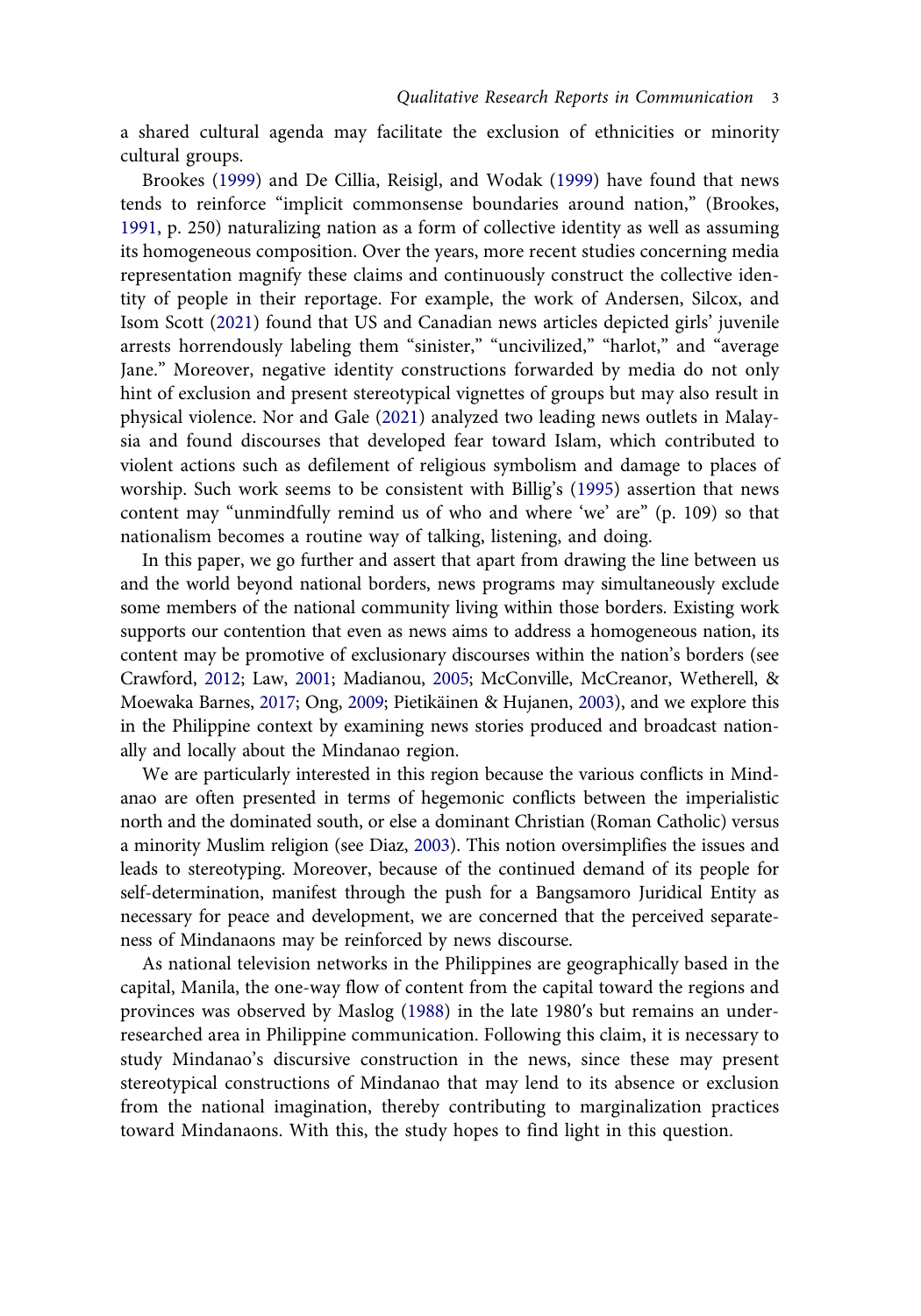*RQ: How is Mindanao discursively constructed in mediated communication such as local and national televised news?*

#### **Methodology**

<span id="page-5-2"></span>Since television is widely used for news consumption and considered a credible medium by Filipinos (Suva & Manalo, [2016](#page-11-10)), we focused our project on televised news content. We selected the program *TV Patrol* produced by ABS-CBN<sup>1</sup> since there was both a national and local broadcast airing daily.

<span id="page-5-1"></span><span id="page-5-0"></span>First, we performed a content analysis of stories referring to events occurring in Mindanao, which were gathered across a period of 3 months, from January– March 2016. Stories that aired on *TV Patrol* national edition were classified as "national," while stories that aired on the Central Mindanao edition were classified as "local." Once the stories had been determined, we then noted those statements that referenced Mindanao in general or identified a locale within the region. We noted how journalists used words and phrases in their descriptions of news events as well as how they used interview sound bites and images to determine if there were particular ways of talking about Mindanao in news stories. While we began with specific categories suggested by Bishop and Jaworski [\(2003](#page-10-12)), Crawford [\(2012\)](#page-10-10), and Costelloe ([2014\)](#page-10-13), we eventually employed a grounded approach to derive categories of discourse based on the statements found in news stories. It should be noted that the research project commenced in December 2015; hence, the collection of news stories took place during the period leading to the national elections scheduled for May 2016. Additional context of the study is that at that time, the Moro Islamic Liberation Front (MILF) was still treated as separatist and rebel group asserting for agency through the Bangsamoro Basic Law which was still being debated in the senate. Later in 2018, it was enacted as a law which also created the Bangsamoro Autonomous Region in Muslim Mindanao (BARMM) that replaced Autonomous Region in Muslim Mindanao (ARMM). The new autonomous region is being run by leaders of the MILF who are now no longer considered as rebels. Also, for the first time in Philippine history, a presidential candidate was a Mindanaon.<sup>2</sup> Mr Rodrigo Duterte eventually won the election and became the 16th Philippine president.

#### **Findings**

#### *The discourse of neglect*

One prominent strand that presented Mindanao as neglected was found in the commemoration of the *Mamasapano*<sup>3</sup> event, when, on January 25, 2015, 44 members of the Special Action Forces (SAF) were killed in an illegal raid to capture known terrorists hiding in the small village. This event generated news stories assessing the effects of the altercation among the residents. One key strand in these reports concerned rehabilitation, rebuilding, and reconstruction. Here is one given by a resident in an interview.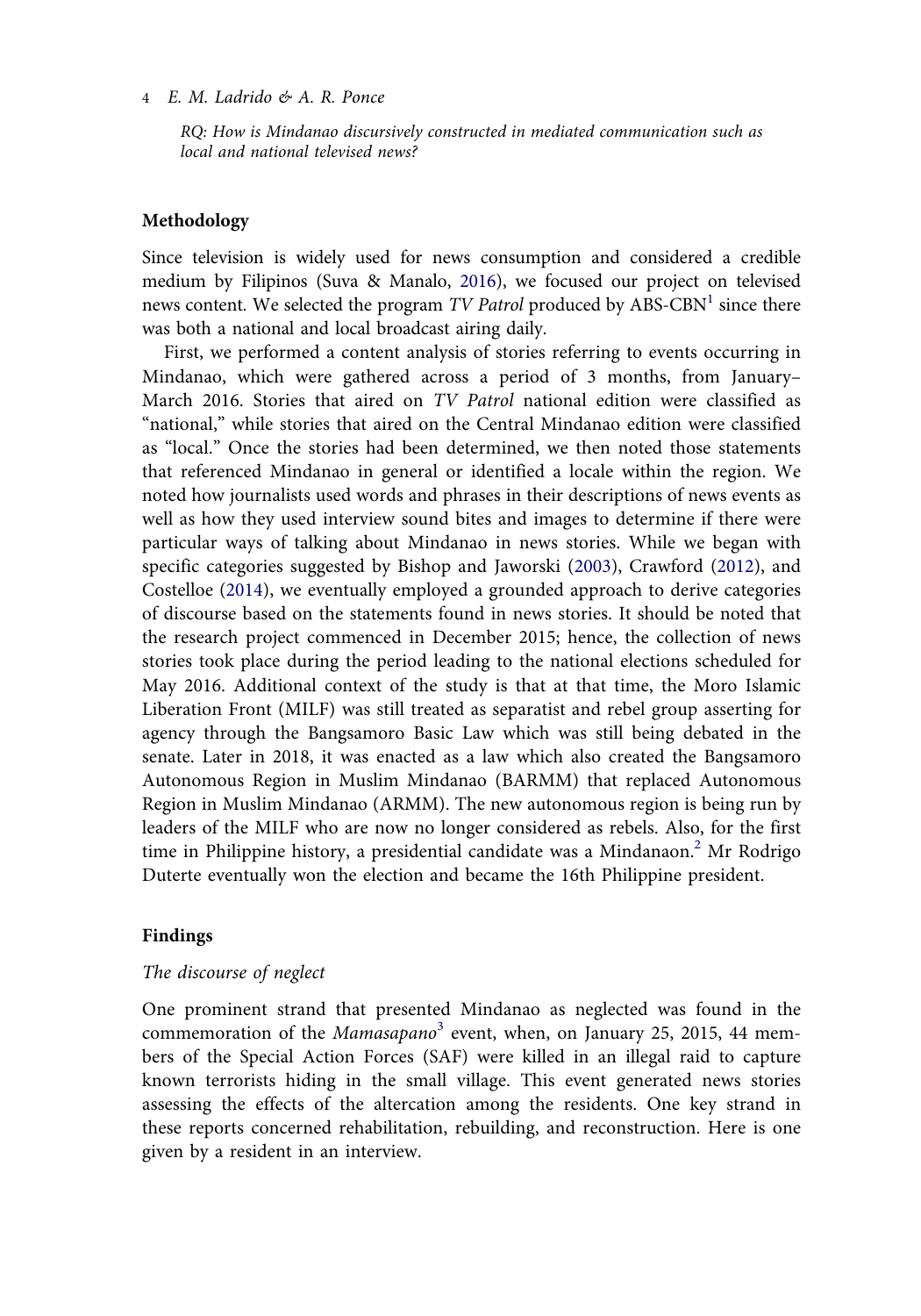When there was no fighting, no one in the government thought about giving us these kinds of projects. If the SAF confrontation had not happened, there would not be any of these changes. (TV Patrol National, January 25, 2016)

The statement communicates that the clash spurred development projects in the area, and where soldiers were participants in the construction of roads and bridges. The resident's use of *these kinds of projects* emphasizes that these had been absent in the area and attempts to place the altercation in a more positive light: at least the violence brought Mamasapano to the forefront of both government and public attention.

Moreover, journalists made frequent references to the problem of Mindanao without explicitly stating what that problem is. For example, here is a statement made by the secretary general.

Congress is not sincere, not serious in resolving the problem we have here in Mindanao. (TV Patrol Central Mindanao, January 29, 2016)

In this story about the passing of the Basic Bangsamoro Law, recognized as a step toward peace in Mindanao, the secretary general refers to an unspecified problem that the national congress has not moved to resolve. Further, he asserts that the Manila-based Congress is insincere, having no real intention of addressing this key issue that is important to Mindanao. Without discussing how the law relates to this problem that is crucial to progress in the region, the viewer is left to conclude that Mindanao remains to be neglected by the state apparatus in Manila. The use of the phrase *here in Mindanao* conveys a distancing that seems to mean more than a geographical separation. Rather, it is indicative of social position. Those who are in Mindanao are neglected by those with the capacity to initiate necessary change, who are neither *in* nor *from* Mindanao.

#### *The discourse of violence*

We found a discourse of violence present when it came to how Mindanao as a place was described. We found statements to revolve first around descriptions of place, designating locations as a peaceful site that tourists could visit. It seems as if the promotion is made under the assumption that the viewer already associates Mindanao with violence. The speaker then compares his place with other locations. Here is a statement made by Cotabato City's tourism officer in a story that included Cotabato as among the most visited cities in the region.

One of the factors why Cotabato City<sup>4</sup> gained a lot of tourists in the year 2015 is the peace and order. (TV Patrol Central Mindanao, March 22, 2016)

The statement declares there is peace and order in Cotabato, which implies a comparison and contrast with other locations in the region. This also means that peace and order may not be found elsewhere.

We also found statements carrying place description in stories concerned with a variety of topics. One was the maintenance of peace and order during the observance of Holy Week, given by a police superintendent.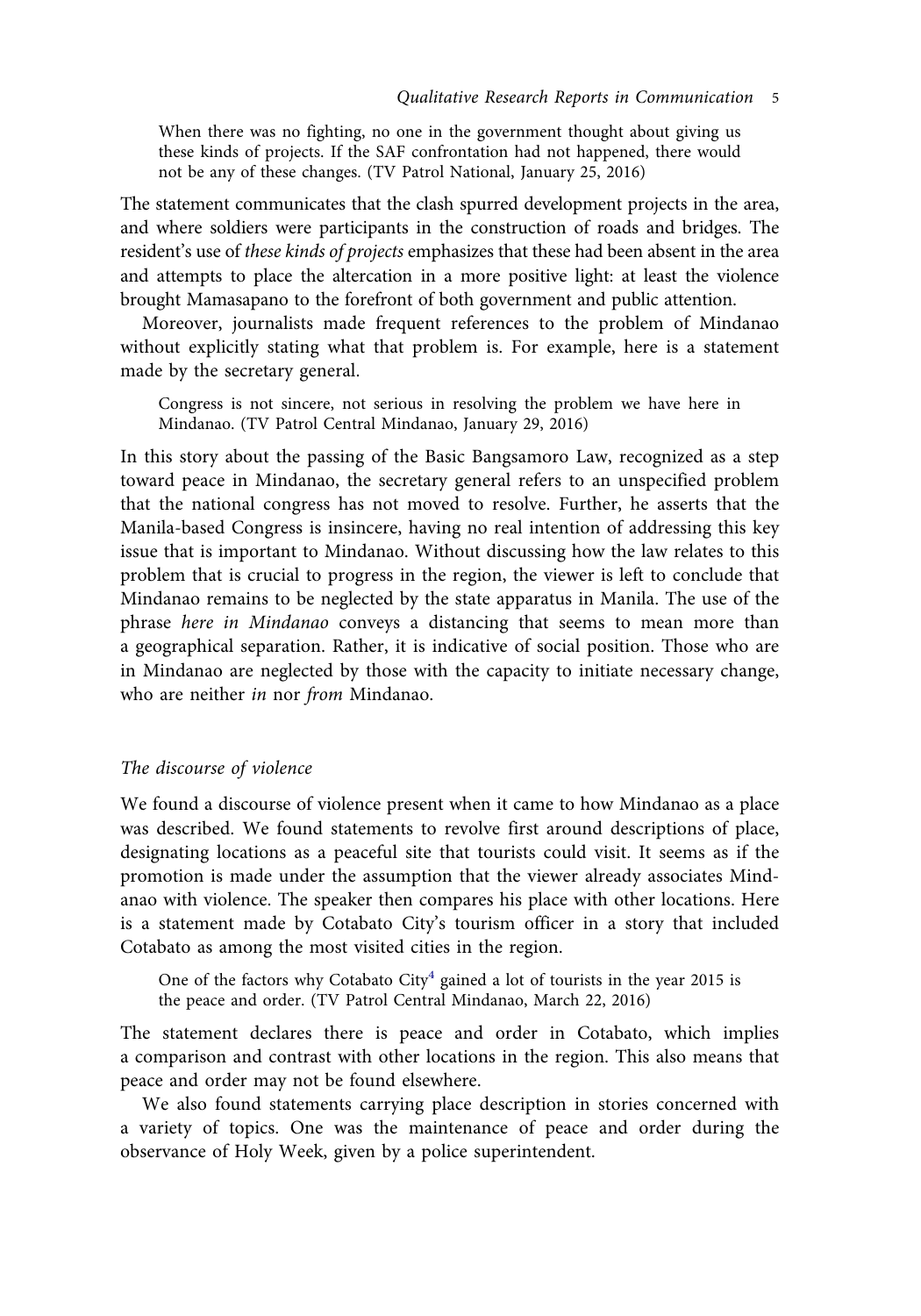For now, we have not yet received a threat; however, despite the absence of any threat, we are always prepared because our place has many peculiarities compared to other provinces. (TV Patrol Central Mindanao, March 29, 2016)

The place, Cotabato City is described in relation to threats of violence, such that even in the absence of the threat its people remain alert and vigilant. The inclusive pronoun *we* is used to indicate that this vigilance is a common characteristic of the residents.

#### *The discourse of difference*

Lastly, we noted a discourse of difference, which constructs Mindanao as a region set apart from the rest of the country. This theme was quite prominent in election stories. For example, here is a statement made by a public school teacher.

We will vote for someone from Mindanao because he will understand what the real situation of Mindanao is. (TV Patrol Central Mindanao, 26 February 2016)

Although this statement is made by a public school teacher who is native to Mindanao, it is a deliberate inclusion by the journalist that emphasizes the cultural differences that prevent non-Mindanaons from grasping the "true" situation in the region, stressing the notion that there are differences between Mindanao residents and the rest of the country. Journalists used this type of statement quite frequently as they are found in the responses of ordinary citizens to questions about their criteria for selecting their next president. The phrase *from Mindanao* in these statements carries a boundary-setting function that separates those in or from Mindanao from those who are not, implying that there are key differences between the groups, prevent one understanding or relating to the other.

Boundary-setting language was quite pronounced in references to presidential candidate, Rodrigo Duterte. Here are two examples.

I will vote for Duterte because he is from Mindanao. He knows what really is happening in Mindanao. (TV Patrol Central Mindanao, February 24, 2016)

Duterte boasts that he is the only one who clearly hears about [issues of] peace in Mindanao. (TV Patrol Central Mindanao, February 29, 2016)

These statements forward the notion that Duterte alone among the five presidential candidates has the capacity to understand the region since he is a son of Mindanao. In fact, the second statement implies that Duterte himself used boundary-setting language to promote himself to the Mindanao electorate. By stressing that he alone has the cultural capital to grasp Mindanaons' desire for peace and progress, he presented himself as an attractive presidential option. The insider-outsider line demarcates possible differences in meaning given to words like "peace" since only those inside or from Mindanao have the "correct" understanding.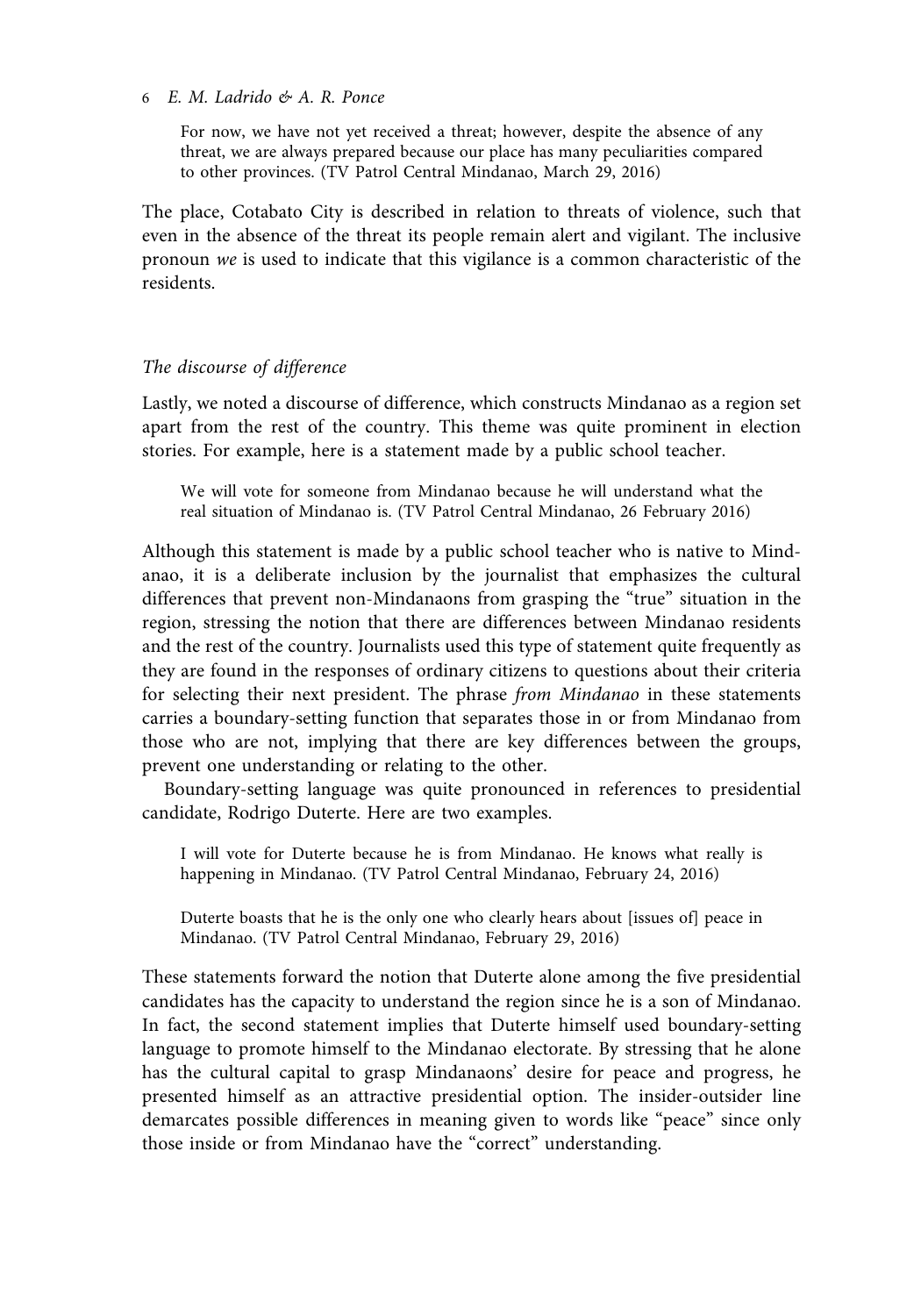#### **Conclusion**

What is quite striking about these discursive constructions is they originate mostly from Mindanao journalists, not by the journalists from the national bureau, since 86.79% of our sampled stories were produced and broadcast by *TV Patrol* Central Mindanao counterparts using statements made by ordinary Mindanaons as well as persons who are considered authorities in the areas of politics, security, and culture. Our findings show that local journalists promote constructions of Mindanao as neglected, violent, and different to local Mindanao-based audiences. However, these discourses are invalidated by the Mindanaon student informants in the subsequent study carried out by Ladrido and Ponce ([in press](#page-10-14)). Their focus groups highlighted that these representations forwarded by the televised news about Mindanao, particularly the negative ones, do not necessarily reflect themselves and most of the people from the locality and the Mindanao region in general. However, they have attributed such discursive constructions to experiences of marginalization when interacting with Filipinos in the Luzon and Visayas regions. Their responses indicated that rather than promote a cohesive national identity, news stories about Mindanao strengthened regional ones instead.

<span id="page-8-2"></span>Further, *TV Patrol* is produced by ABS-CBN, a commercial network that relies on ratings for advertising support. The findings imply that these marginalizing constructions by local journalists have no impact upon program ratings, as *TV Patrol*  continues to be the television news program of choice for local viewers. Indeed, given producers' reliance on ratings, we may further imply that viewers expect or prefer such constructions, leading journalists to continue reinforcing such discourse in their daily broadcasts. This may relate to journalists' task to make news relevant and pertinent to their audience. The findings indicate the necessity of inquiring into news production practices and organizational policies to understand the prevalence of violence, neglect, and absence when referring to Mindanao, as well as examine viewers' interpretation and engagement with news discourse.

Hall's understanding of identity as the meeting point serves as a vehicle for analyzing our findings. He writes that identity is

<span id="page-8-1"></span>the point of suture, between on the one hand the discourses and practices which attempt to 'interpellate,' to speak to us or hail us into place as the social subjects of particular discourses and on the other hand, the processes which produce subjectivities, which construct us as subjects which can be 'spoken' ([1996](#page-10-15), pp. 5–6).

<span id="page-8-0"></span>The discourse promoted in news stories may be manifestations of how, on the one hand, news representations and discourse of Mindanao position its people as different, neglected, and violent, while on the other, the historical processes and current events that have and continue to shape the Philippine south intersect the ways that Mindanaons speak of themselves, as well as to others from the same region. The historical trajectory of Mindanao, its avoidance of Hispanization, its leaders' use of strategic alliances with political elites in Manila to strengthen their positions of authority and the national government's inability to fully enforce its authority (Abinales, [2000;](#page-10-16) Lara, [2014](#page-11-11)) have generated social processes that may result in articulations among Mindanaons, particularly local journalists, that assert their separateness and distance from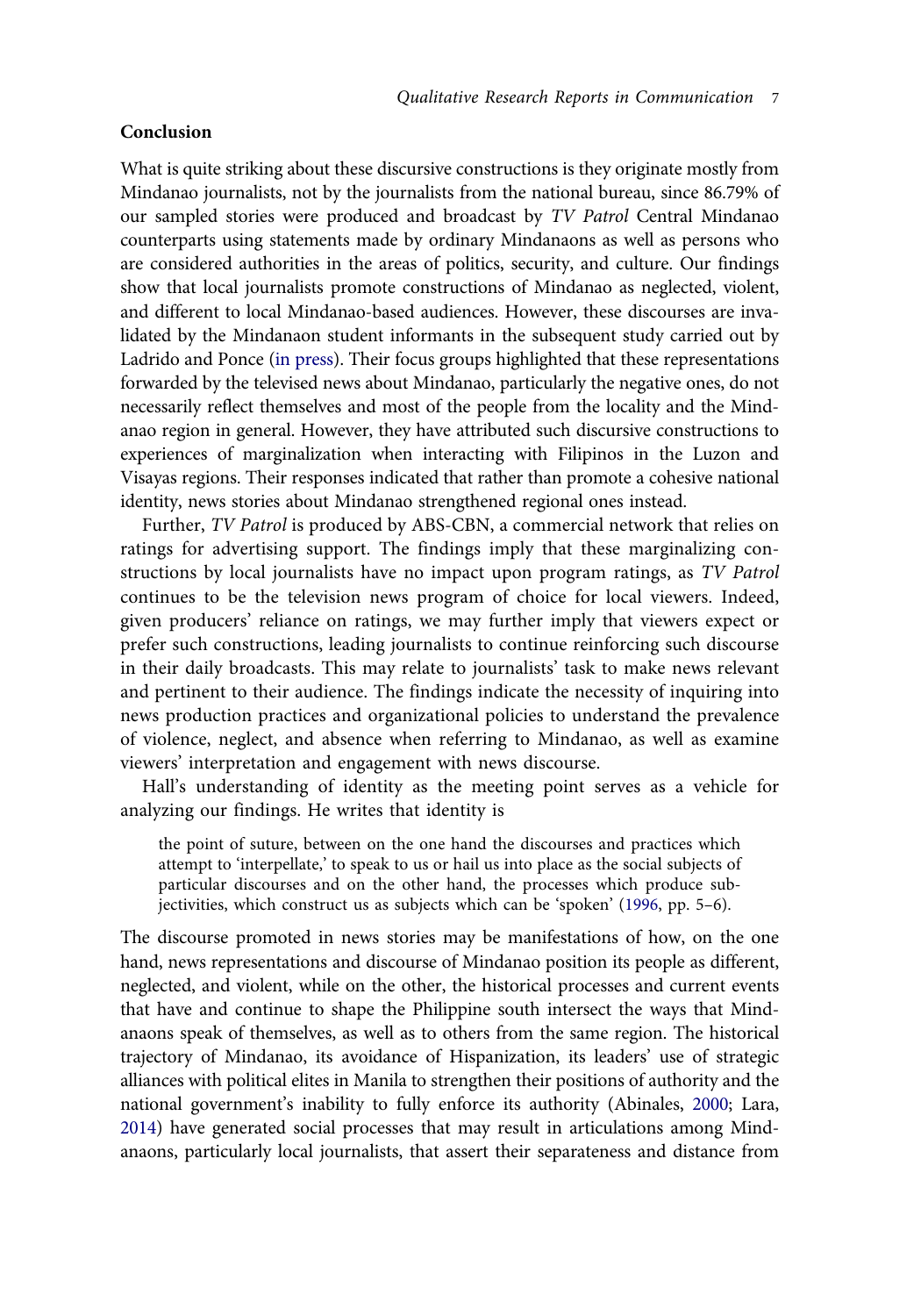the rest of the national community. This implies that for as long as those processes that currently dominate social and political landscape of Mindanao continue, Mindanao journalists may continue furthering a discourse that constructs the region in the exclusionary terms of violence, difference, and neglect. This, however, requires further empirical investigation.

<span id="page-9-4"></span>Overall, our analysis supports the findings relating to how news tends to promote limited and exclusive constructs of national identity and strengthens the notion that such boundary-setting language is inseparable from news representation. Kenix [\(2015\)](#page-10-17) however contradicts this, as her findings suggest that mediations of national identity need not draw inclusionary or exclusionary lines. She noted how local journalists in Samoa promoted patriotism and national pride by "celebrating the patriotism of minorities within their country" (p. 568) and presents how personal, organizational, or cultural values may generate more inclusive news discourse. Thus, another avenue for future research is to look into the relationship between the national network and its regional bureaus, and how this impacts the content of regional news programs. A national organization whose reporters are knowledgeable about Mindanaon struggles might show more cultural sensitivity and understanding, and consequently be less likely to further discourses of violence, difference, and exclusion. Thus, journalists on the local level could deliberately cultivate alternative views toward the Philippine south, or else recognize and reward journalists who promote less exclusionary discourses in their reportage. This, however, would require journalists, and the news organizations that employ them, to be cognizant of two things. First, that their stories are pivotal in the process of regional and national identity making (Pietikäinen & Hujanen, [2003](#page-11-8)). Second, that their stories carry boundary-setting language that further exclusionary discourses that participate in socio-historical processes that relate to nation building as well as national belonging.

#### **Notes**

- <span id="page-9-0"></span>1. One of the largest TV networks in the Philippines but was eventually shut down in 2020 because of franchise expiration.
- <span id="page-9-1"></span>2. A term used to call people from Mindanao.
- <span id="page-9-2"></span>3. A remote province in Mindanao, Philippines.
- <span id="page-9-3"></span>4. An independent city in Central Mindanao, Philippines.

#### **Disclosure statement**

No potential conflict of interest was reported by the author(s).

#### **Funding**

This work was supported by the Oblates Research Institute, Notre Dame University, Cotabato.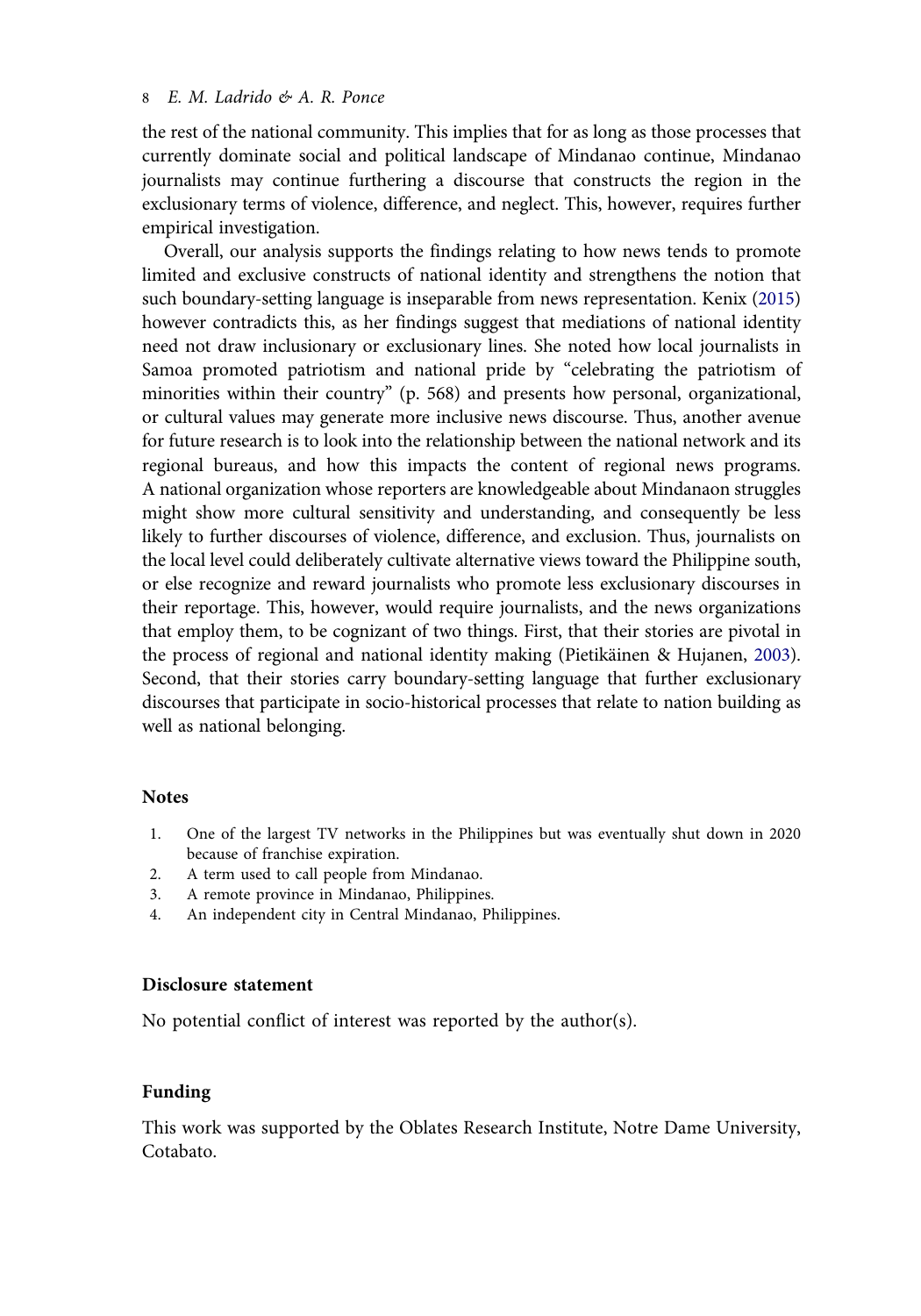#### **ORCID**

Estelle Marie Ladrido http://orcid.org/0000-0003-2790-351X

Ariel Robert Ponce **b** http://orcid.org/0000-0002-5194-8489

#### **References**

- <span id="page-10-16"></span>Abinales, P. N. ([2000](#page-8-0)). *Making Mindanao: Cotabato and Davao in the formation of the Philippine nation state*. Quezon City: Ateneo de Manila University Press.
- <span id="page-10-8"></span>Andersen, T. S., Silcox, J., & Isom Scott, D. A. [\(2021](#page-4-0)). Constructing "bad girls": Representations of violent girls in the Canadian and US news media. *Deviant Behavior*, *42*(3), 353–365. doi:[10.1080/01639625.2019.1676105](https://doi.org/10.1080/01639625.2019.1676105)
- <span id="page-10-9"></span>Billig, M. ([1995](#page-4-1)). *Banal nationalism*. London: Sage.
- <span id="page-10-12"></span>Bishop, H., & Jaworski, A. ([2003\)](#page-5-0). 'We beat'em': Nationalism and the hegemony of homogeneity in the British press reportage of Germany versus England during Euro 2000. *Discourse & Society*, *14*(3), 243–271.
- <span id="page-10-1"></span>Briandana, R. ([2019\)](#page-3-0). Television and national identity: An ethnography of television audience in the border of Indonesia-Malaysia. *Jurnal Ilmu Sosial Dan Ilmu Politik*, *23*(1), 72–85. doi:[10.22146/jsp.37586](https://doi.org/10.22146/jsp.37586)
- <span id="page-10-5"></span>Brookes, R. ([1999\)](#page-3-1). Newspapers and national identity: The BSE/CJD crisis and the British Press. *Media, Culture & Society*, *21*(2), 247–263. doi:[10.1177/016344399021002007](https://doi.org/10.1177/016344399021002007)
- <span id="page-10-7"></span>Brookes, R. [\(1999\)](#page-4-2). Newspapers and national Identity: The BSE/CJD crisis and the British press. Media, Culture & Society, 21(2), 247–263. [10.1177/016344399021002007](https://doi.org/10.1177/016344399021002007)
- <span id="page-10-2"></span>Castelló, E. ([2009](#page-3-2)). Nation as political stage: A theoretical approach to television fiction and national identities. *International Communication Gazette*, *71*(4), 303–320. doi:[10.1177/](https://doi.org/10.1177/1748048509102183) [1748048509102183](https://doi.org/10.1177/1748048509102183)
- <span id="page-10-0"></span>Castelló, E., Dhoest, A., and O'Donnell, H. (Eds.). ([2020](#page-3-3)). *The nation on screen: Discourses of the national on global television*. UK: Cambridge Scholars Publishing.
- <span id="page-10-13"></span>Costelloe, L. ([2014](#page-5-1)). Discourses of sameness: Expressions of nationalism in newspaper discourse on French urban violence in 2005. Discourse & Society, 25(3), 315–340. [10.1177/](https://doi.org/10.1177/0957926513519533) [0957926513519533](https://doi.org/10.1177/0957926513519533)
- <span id="page-10-10"></span>Crawford, E. ([2012](#page-4-3)). Them and us: Why they are nationalists and we are not. An analysis of journalists' language in relation to others. *Journalism*, *13*(5), 620–638. doi:[10.1177/1464884911431369](https://doi.org/10.1177/1464884911431369)
- <span id="page-10-6"></span>De Cillia, R., Reisigl, M., & Wodak, R. [\(1999\)](#page-4-4). The discursive construction of national identities. *Discourse & Society*, *10*(2), 149–173. doi:[10.1177/0957926599010002002](https://doi.org/10.1177/0957926599010002002)
- <span id="page-10-11"></span>Diaz, P. ([2003](#page-4-5)). *Understanding Mindanao conflict*. Davao: MindaNews Publication.
- <span id="page-10-15"></span>Hall, S. ([1996\)](#page-8-1). Who needs identity? In S. Hall, and P. Du Gay (Eds.), *Questions of cultural identity*  (pp. 1–17). London: Sage.
- <span id="page-10-3"></span>Hofileña, C., Lorenzana, J., & Ladrido, E. M. [\(2014\)](#page-3-4). *Tabloids, elections and democracy: News frames and frame building*. Quezon City, Philippines: Institute of Philippine Culture.
- <span id="page-10-17"></span>Kenix, L. J. ([2015](#page-9-4)). You are either with us or with us: Constructing a Samoan national identity through inclusion at the Samoa Observer. *Journalism*, *16*(4), 553–570. doi:[10.1177/](https://doi.org/10.1177/1464884914525557) [1464884914525557](https://doi.org/10.1177/1464884914525557)
- <span id="page-10-4"></span>Ladrido, E. M. ([2017\)](#page-3-5). *Magandang Gabi Bayan: Nation, journalism discourse, and television news in the Philippines*. Quezon City: Ateneo de Manila University Press.
- <span id="page-10-14"></span>Ladrido, E. M., & Ponce, A. R. ([in press\)](#page-8-2). News viewing as news ritual: Broadcast news and national belonging. In J. J. Canuday, and J. Sescon (Eds.), *Transfiguring Mindanao: A Mindanao reader*. Quezon City: Ateneo de Manila University Press.